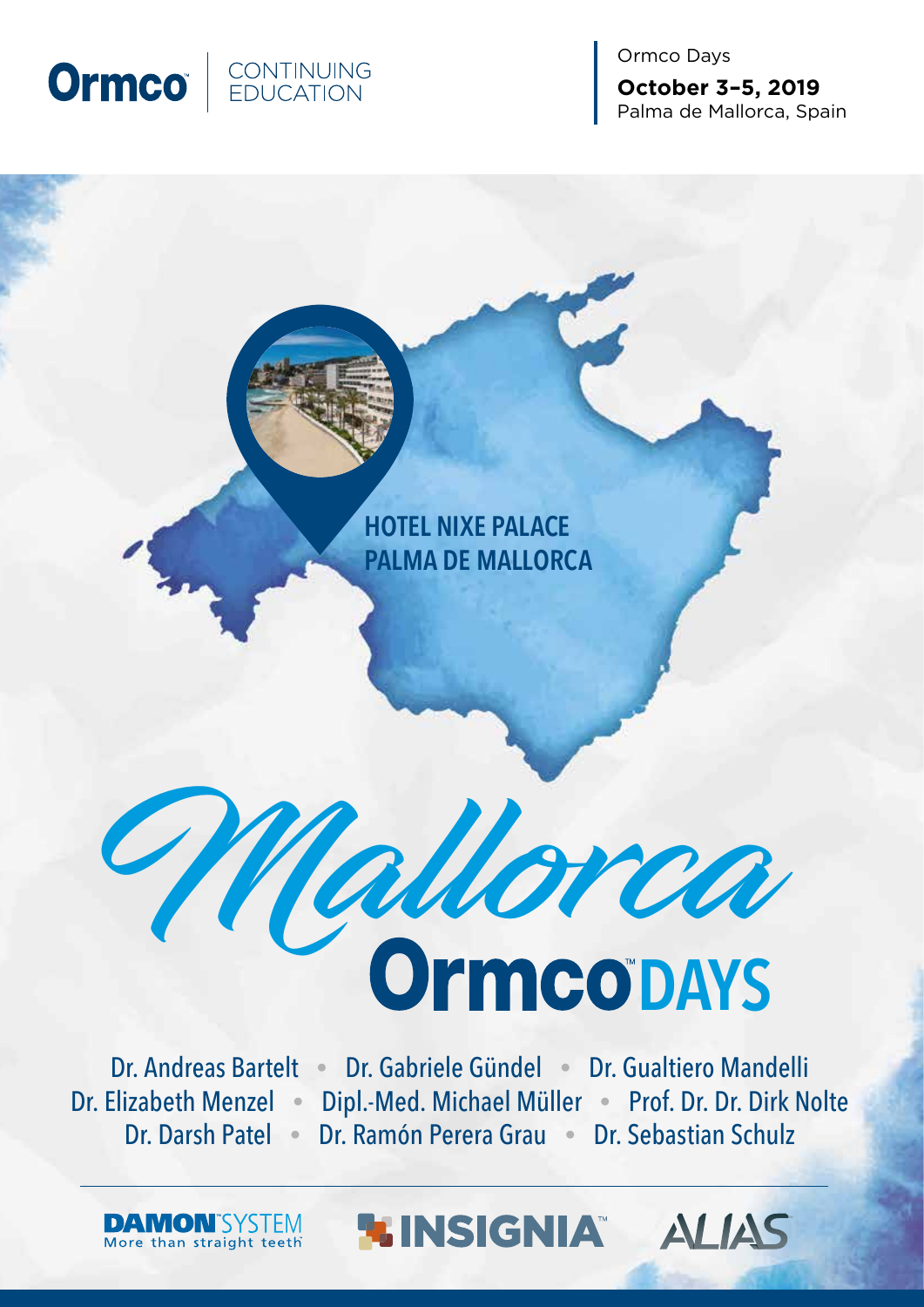# PROGRAM ORMCO DAYS 2019

#### THURSDAY, 3RD OCTOBER 2019

| $08:00 - 08:45$ | Registration and welcome coffee                            |
|-----------------|------------------------------------------------------------|
| $08:45 - 09:00$ | Welcome/Opening                                            |
| $09:00 - 10:30$ | Dr. Elizabeth Menzel:                                      |
|                 | Orthodontic asymmetries - diagnose, planning and           |
|                 | treatment (with the Damon System)                          |
| $10:30 - 11:00$ | Coffee break                                               |
| $11:00 - 12:30$ | <b>Dr. Andreas Bartelt:</b> Advantages of digital workflow |
|                 | with the new lingual ALIAS System                          |
| $12:30 - 14:00$ | Lunch break                                                |
| $14:00 - 15:30$ | <b>Dipl.-Med. Michael Müller:</b> Surgical cases, dental,  |
|                 | skelettal and facial changes                               |
| $15:30 - 16:00$ | Coffee break                                               |
| 16:30           | Catamaran trip including dinner (optionally bookable)      |

#### FRIDAY, 4TH OCTOBER 2019

| $09:00 - 10:30$ | Dr. Gabriele Gündel:<br>Insignia - precise realization of the "treatment signature"<br>of the practioner for a highend result |
|-----------------|-------------------------------------------------------------------------------------------------------------------------------|
| $10:30 - 11:00$ | Coffee break                                                                                                                  |
| $11:00 - 13:00$ | Prof. Dr. Dr. Dirk Nolte: Indications for surgical                                                                            |
|                 | orthodontics: from ankylosis to eruption disturbance                                                                          |
| $13:00 - 14:30$ | Lunch break                                                                                                                   |
| $14:30 - 16:00$ | Dr. Sebastian Schulz:                                                                                                         |
|                 | Update digital office marketing - classic meets digital?                                                                      |
|                 | Classic meets digital - new medias, old thinking.<br>≻                                                                        |
|                 | How do recommendations, practice homepage and<br>Y.<br>new media relate?                                                      |
|                 | > Where is the Generation Y on the way and what does<br>that mean for new patient acquisition and recruitment?                |
| $16:00 - 16:30$ | Coffee break                                                                                                                  |
| $16:30 - 17:00$ | <b>Yvonne Grutza:</b> Live demonstration of the Insignia                                                                      |
|                 | Approver Software in the lobby                                                                                                |
| 19:00           | Gala dinner (optionally bookable)                                                                                             |

#### SATURDAY, 5TH OCTOBER 2019

| Dr. Darsh Patel: So you want to finish, then let's start! |
|-----------------------------------------------------------|
| Ensuring you finish with passive self ligation            |
| Coffee break                                              |
| Dr. Gualtiero Mandelli                                    |
| Passive self ligating, why is it so important?            |
| Lunch break                                               |
| Dr. Ramón Perera Grau: The Damon System today             |
| Farewell and closing words from Ormco                     |
| Coffee break                                              |
| Winery visit or down town Tapas tour                      |
| (optionally bookable)                                     |
|                                                           |

#### OPTIONALLY BOOKABLE

#### CATAMARAN TRIP INCLUDING DINNER ON THURSDAY, 03.10.2019

A wonderful trip along the south coast of Mallorca! Dinner and drinks are included.

- › Duration: approx. 4 hours
- › 16:30 departure from the hotel
- › End: around 21:00
- › Price: 90 €/person

#### GALA DINNER ON FRIDAY, 04.10.2019

Enjoy a lovely evening with nice food, music and a show at the hotel Nixe. Dinner and drinks are included!

- › Start: 19:00
- › End: around 01:00
- › Price: 120 €/person

#### WINERY VISIT ON SATURDAY, 05.10.2019

Trip to Santa Maria, visit of a vineyard, wine tasting (4 wines) and a typical paella included

- › Start: 18:00
- › End: around 21:00
- › Price: 59 €/person

#### TOUR OF THE OLD PART OF PALMA INCLUDING TAPAS ON SATURDAY, 05.10.2019

Discover the fascinating history and architectural highlights of Palma, including Tapas and 4 beverages.

- › Start: 18:00
- › End: around 21.00
- › Price: 54 €/person

Short-term changes in the program or in the course reserved.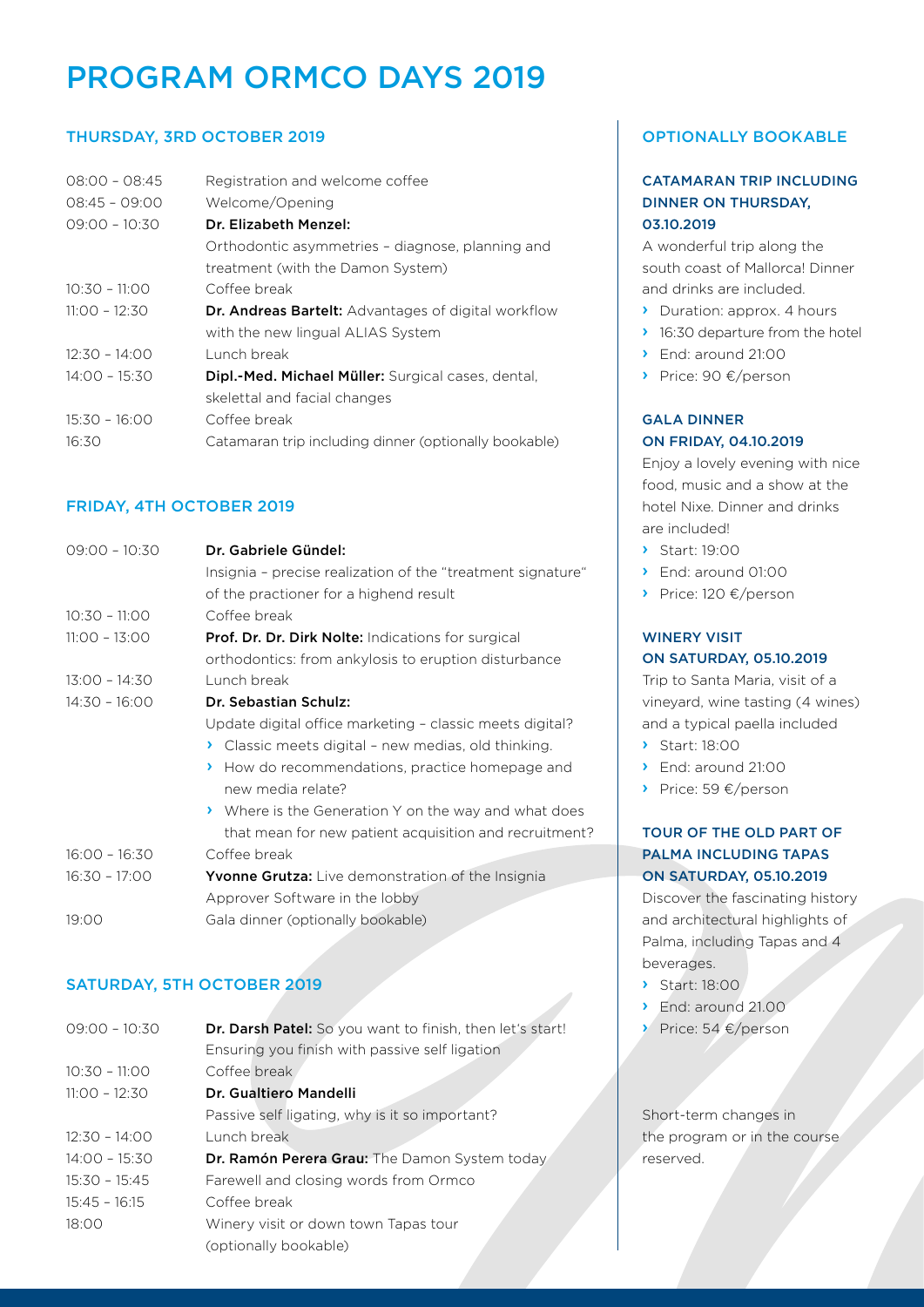#### DR. ANDREAS BARTELT

- › 1995 Degree in Dentistry at Ludwig-Maximilians-University in Munich
- 1998 Scientific internship at the office of Dr. Kyoto Takemoto (Tokio), specialized in Lingual Technique
- › 1999 Degree in Orthodontics at Ludwig-Maximilians-University in Munich
- 1999 Start of own private practice
- › since 1999 Member of the German Society of Lingual Orthodontics (DGLO) and the acting president
- › since 2004 Certification as a training and development office for postgraduates
- › since 2017 Teaching assignment at the University of Basel, Switzlerland and speaker for the Bavarian postgraduate university program
- › Member of the ESLO, WSLO and E-Line Group

#### DR. GABRIELE GÜNDEL

› Degree in Dentistry at the Wilhelms-University Münster, Germany



- › 3-year postgraduate prosthetics training at the Wilhelms-University Münster, Germany (Prof. Dr. R. Marxkors)
- › 5 years of specialization in orthodontics at Wilhelms-University Münster, Germany, and in several orthodontic practices
- › 1999 Orthodontist group practice with Dr. Sabine Friedrichs in Erding, Germany
- ▶ 2003 Certification as a training and development practice for postgraduates
- ◆ 2006 Activity focus on TMJ after 2 years of specialization at several universities
- › 2011 Master of Science in Lingual Orthodontics at University of Hannover, Germany (Prof. Dr. R. Schwestka – Polly and Prof. Dr. D. Wiechmann)
- › since 2014 Orthodontist in a dental/orthodontic group practice in Munich with emphasis on treatment of adults
- › since 2015 Lecturer in the DACH-region

#### DR. GUALTIERO MANDELLI

› 1985 Dr. Gualtiero Mandelli graduated in Medicine and Surgery from University of Study of Milan



- › After graduation, three postgraduate specialization in: Orthodontics, Stomatology and Pediatrics in the same University.
- › 2003–2012 Adjunct Assistant Professor in Pediatric Orthodontics, University of Parma
- › 2012–today Adjunct Assistant Professor in Biomechanics applied to Straight wire University of Brescia. His private practice is in Lombardia.
- › He is member of SIDO since 1995.
- › Dr. Mandelli is also author of various scientific works and has given talks and presentations at numerous courses and congresses.
- › In the last ten years, he has dedicated his Orthodontic Biomechanics research, in particular, to the use of phase auxiliaries in order to increase the clinical efficiency of base set up in phase 1 and phase 2.
- › He is author also of book "Integrated Straight Wire: planning and control in 10 steps".

#### DR. ELIZABETH MENZEL

› 1987–1992 Degree in Dentistry B. Ch. D. at the University of Stellenbosch, South Africa



- › 1992–1994 Postgraduate training as an orthodontist in the practice of Dr. Brigitte König-Toll, Kronberg, Germany
- › 1995–1996 Assistant dentist training for orthodontics in the Department of Orthodontics (Prof. Dr. Helge Fischer-Brandies), University of Kiel, Germany, with an emphasis on jaw diseases and how to treat them (Prof. Axel Bumann)
- › 1997 Examination for specialization in orthodontics by Prof. Dr. Schopf, University of Frankfurt, Germany
- › since 1998 Orthodontist in a dental/orthodontic group practice in Herrsching at lake Ammer. She also worked in Great Britain and Vilnius, Lithuania for the orthodontic treatment of patients with severe jaw diseases.
- › since 2003 Damon System User
- › since 2006 Lecturer, in Europe and overseas
- › Current focus: Interdisciplinary biodynamic orthodontics, orthodontic treatment of the temporomandibular joint from the diagnostics to the change into a pathology-free centric relationship.

#### DIPL.-MED. MICHAEL MÜLLER

- ▶ 2010 Certification for Insignia
- › since 2003 Annual In-Office visits in US-Damon offices (f. e. Dr. Alan Bagden)



- ▶ 2000 Invisalign certification
- ▶ 1992 Certification as a training and development office for postgraduates
- › 1991 Member of the German orthodontic society
- › 1991 Start of own orthodontic office in Berlin
- › 1981 Degree in Orthodontics
- › since 1980 Specialization in adult orthodontic treatment
- › 1975–1981 Degree in orthodontics at the University Berlin-Lichtenberg
- › 1969–1975 Degree in Dentistry at the Charité University Berlin

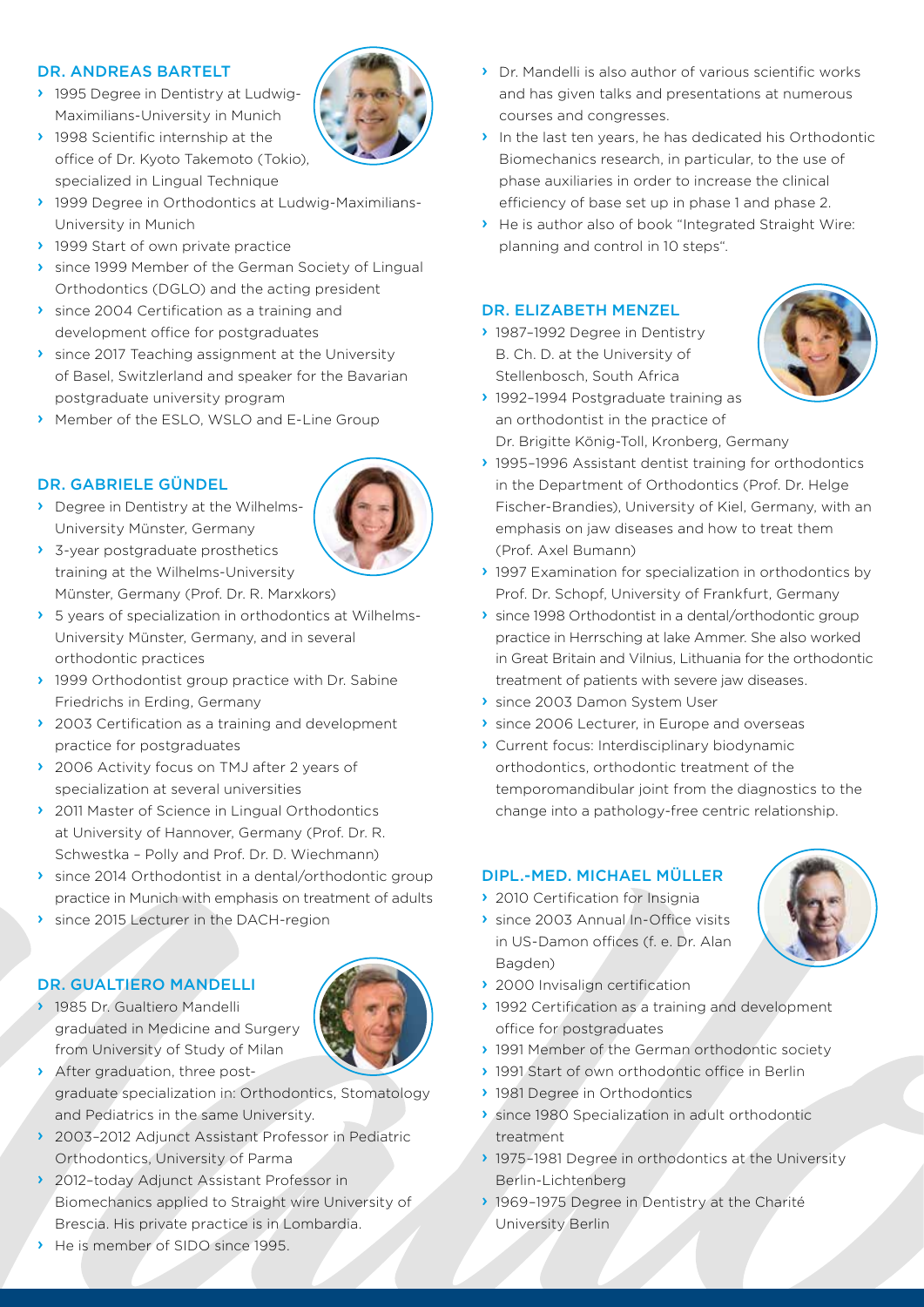#### PROF. DR. DR. DIRK NOLTE

- › since 2005 Establishment of Oral and Maxillofacial Surgery Practice, Munich, Germany
- › Focus on: implantology, orthodontic surgery, autogenous tooth transplantation, laser surgery, outpatient surgery, aesthetic plastic surgery
- › 2005 Associate Professor of OMF Surgery, Ruhr-University Bochum, Germany
- ◆ 2003 Deputy medical director at the Department of OMF and Plastic Surgery, Ruhr-University Bochum, Germany and acquisition of "plastic surgery"
- › 2000 Senior physician and lecturer, Clinic of OMF Surgery, Ruhr-University Bochum, Germany
- › 1999 Habilitation in Experimental Surgery (PhD)
- › 1997 Assistant physician, Clinic and Polyclinic of OMF Surgery, City Hospital, LMU Munich, Germany
- › 1991–1996 Study in Dentistry, University of Munich, Germany, license as a dentist, promotion as Dr. med. dent. (DMD)
- › 1990 Research Fellow at the Department of Applied Mechanics and Engineering Sciences, University of San Diego, California, USA
- › 1989 Medical resident, Department of Experimental Surgery, University of Heidelberg, Germany
- › 1982–1989 Medical study, Ruhr-University Bochum, Germany, Medical Degree (MD) and license to practice medicine

#### DR. DARSH PATEL

Dr. Darsh Patel obtained his degree in Dentistry from the University of Manchester, and postgraduate in Orthodontics at Birmingham Dental

Hospital. He runs a multi-award winning, 100 % private practice in London, United Kingdom utilizing invisible lingual and self ligating buccal appliances. With nearly a decade of utilizing self ligating appliances, Darsh is hugely enthused by the positive changes modern brace system have



brought to orthodontic treatment. He is a key opinion leader of a number of orthodontic appliances and lectures upon various orthodontic techniques locally, nationally and internationally.

#### DR. RAMÓN PERERA GRAU

- › Degree in Medicine and Surgery, University of Barcelona
- › Medical Specialization in Dentistry, University of Barcelona
- › Postgraduate Degree in Orthodontics at the Centro Europeo de Ortodoncia of Madrid
- › Diploma from the "Roth-Williams Centre for Functional Occlusion"
- › Presenter of courses and conferences on the Damon System all over the world
- › Lecturer at many Damon European Symposia
- › Speaker at the 10th US Damon Forum (Orlando 2011)
- › Visiting lecturer at various universities, both in Spain and internationally
- › Co-Director, together with Dr. Garcia Espejo, of the International Damon Master, a Specialization Course in the Damon Technique, which is currently being run in Spain and Czech Republic.
- › Clinics exclusively dedicated to orthodontics in Lleida and Tarragona (Spain)

#### DR. SEBASTIAN SCHULZ

› Member of the Management, ieQ-health GmbH & Co. KG in Münster, Germany



- › Marketing-Speaker for several Dental Associations, Dental Congresses and Companies
- › PhD in Medical Management, University Medical Center, Münster (UKM)
- › Master in Applied Communications with distincton, Münster and Coventry (UK)

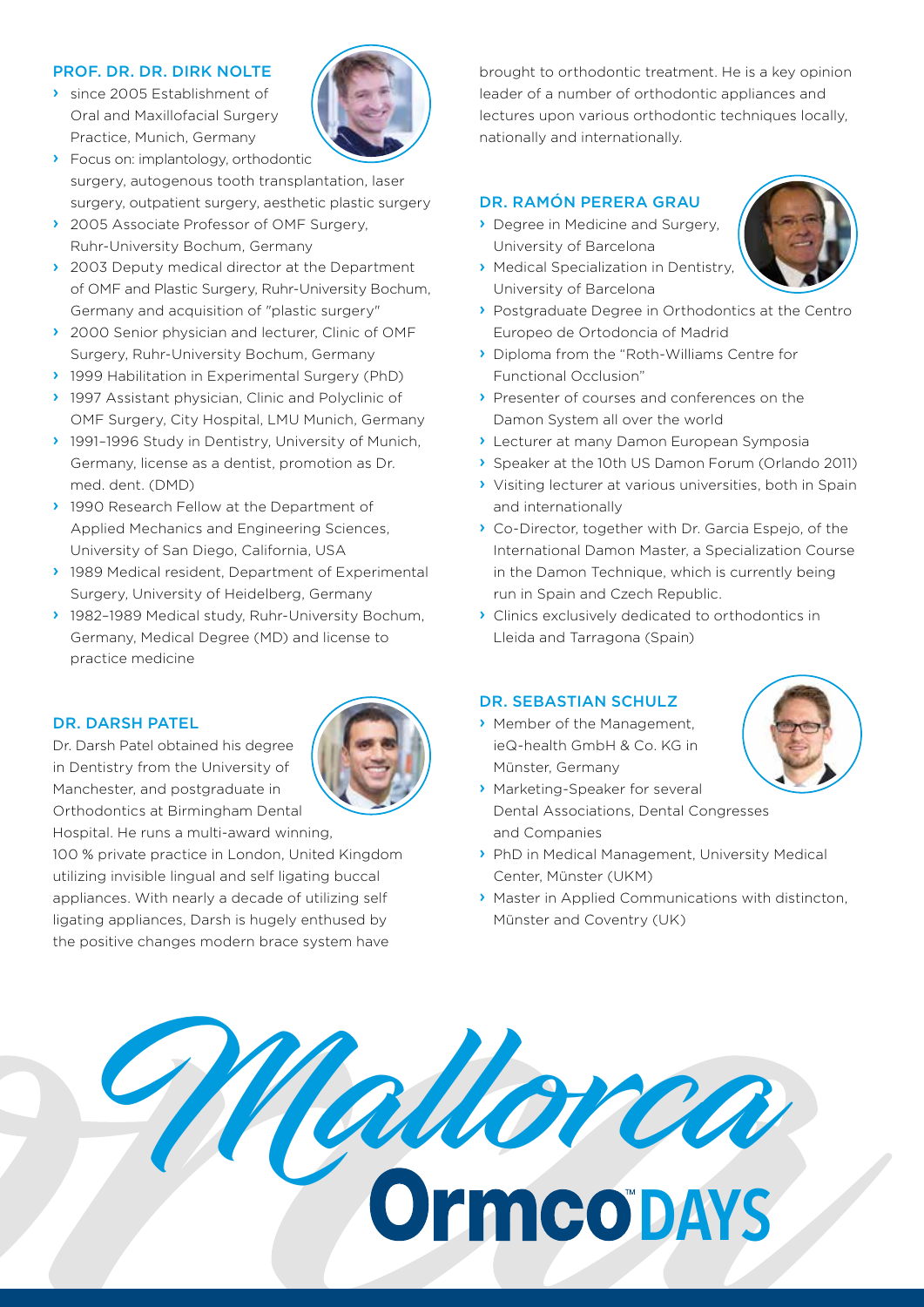# Ormco Days 2019 on Mallorca





TREATMENT PLANNING





DIGITAL / INSIGNIA







COURSE DATE October 3–5, 2019

#### VENUE

Hotel Nixe Palace Avinguda de Joan Miró, 269 07015 Palma, Illes Balears, Spain  $\bullet$  +34 971 700888



A limited room allocation is reserved for you under the keyword "Ormco". All reservations are made directly through the hotel. Ormco does not accept any responsibility for reservations, payments, cancellation fees or other matters related to hotel booking. The Ormco Hotel special rates apply on request also for the days before and after the event.

#### COURSE FEE INCLUDING VAT

› 990 € per person

#### PRICES FOR THE FRAMEWORK PROGRAM INCLUDING VAT

- › Catamaran trip including dinner on Thursday, 03.10.2019: 90 €/person
- › Gala dinner on Friday, 04.10.2019: 120 €/person
- › Winery visit on Saturday, 05.10.2019: 59€/person
- › Tour of the old part of Palma including tapas on Saturday, 05.10.2019: 54 €/person

#### COURSE LANGUAGE

Day 1 + 2: German with simultaneous translation into English Day 3: English and Spanish/Italian with simultaneous translation into English and German

#### FURTHER INFORMATION & REGISTRATION VIA OUR WEBPAGE OR VIA YOUR PERSONAL SEMINAR ORGANIZER NICOLE GERTZ-WILKES:

- $\bullet$  +49 2561 6079438
- +49 180 5529106
- **C**ormcoseminare.d-a-ch@ormco.com



### **REGISTER TODAY!**

www.ormcoeurope.com

#### **Ormco B.V.** • **Basicweg 20, 3821 BR Amersfoort, The Netherlands**

**Customer Service** • phone: 00800 3032 3032, fax: 00800 5000 4000, email: OrmcoEuropeCS@ormco.com

We only accept written cancellations by email or fax. Please note: According to our Cancellation Policy, the course fees will only be refunded if the course is canceled up to 4 weeks before the start of the course. If you cancel within 27 to 14 days prior to the commencement of the course, we will charge you 50 % of the course fee. For all cancellations within 13 days or less before the beginning of the course, we charge 100 % of the course fee. The reimbursement of the participant fee for non-participation without prior cancellation is excluded. © 2018 Ormco Corporation